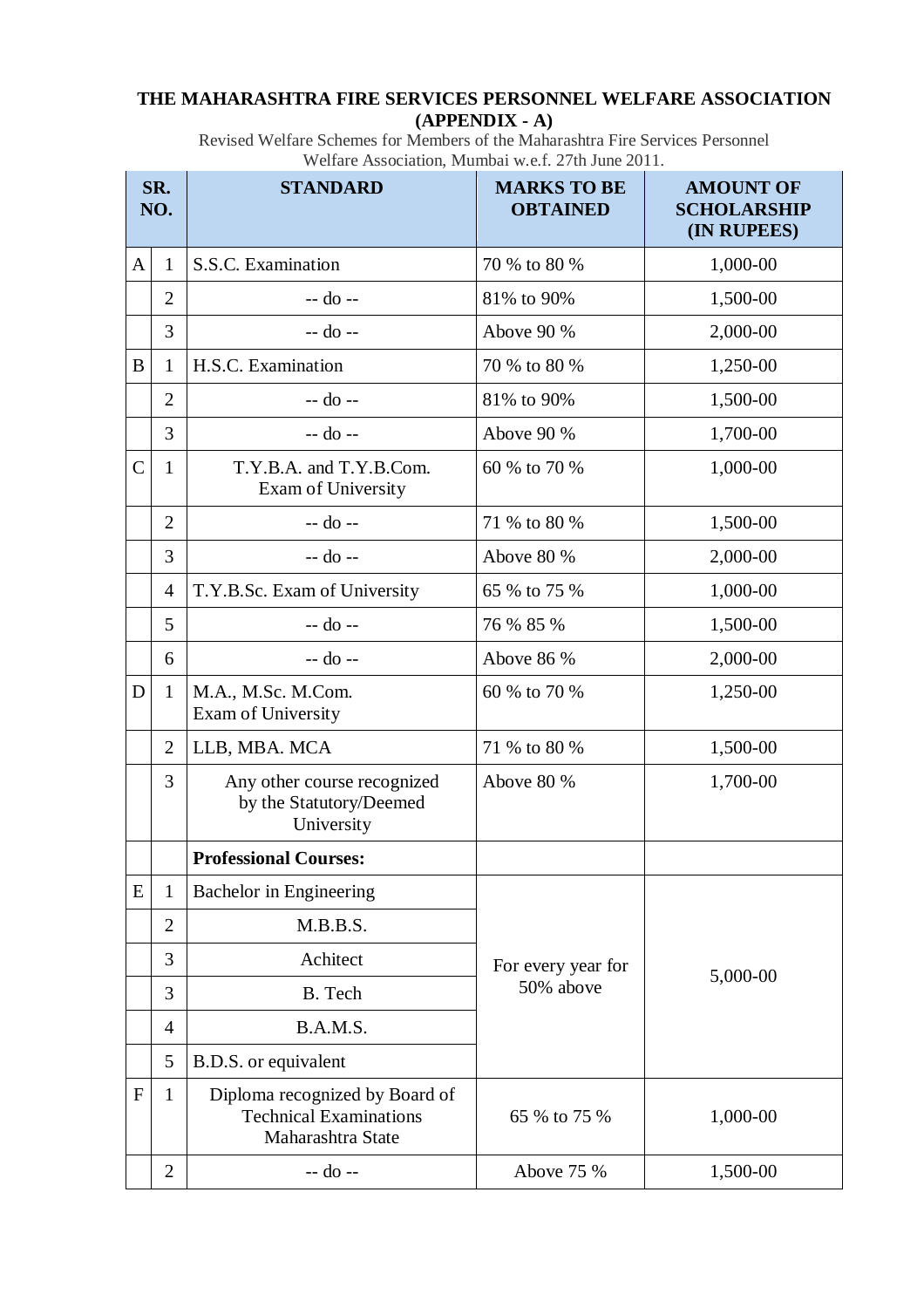| G |   | Bachelors in Engineering<br>[Fire] of N.F.S.C. Nagpur                                                                                          | Pass Class &<br>above in final. | $6,000-00$ |
|---|---|------------------------------------------------------------------------------------------------------------------------------------------------|---------------------------------|------------|
|   |   | Sub-Officers of N.F.S.C.<br>Nagpur by Private candidate                                                                                        | Pass Class &<br>above in final. | 5,000-00   |
|   | 3 | $Module-I - Sub-Officers'$<br>Course<br>Module $-II$ – Fire Prevention & Life<br>Safety Officer Course-Level-I of<br><b>State Fire Academy</b> | Pass Class &<br>above in final. | 5,000-00   |

## **MEDICAL / FINANCIAL ASSISTANT – w.e.f. 1st July, 2006**

| SR.NO.         | <b>PARTICULARS</b>                                                                                                                                                                                                                                                  | <b>AMOUNT IN RS.</b>                                           |
|----------------|---------------------------------------------------------------------------------------------------------------------------------------------------------------------------------------------------------------------------------------------------------------------|----------------------------------------------------------------|
| $\mathbf{A}$   | <b>MEDICAL ASSISTANCE</b>                                                                                                                                                                                                                                           |                                                                |
|                | Medical aid will be provided to the member of the<br>Association $\&$ his family members i.e. wife $\&$ two<br>children, depending on the nature of his/her sickness,<br>in case of Hospitalization only. [once in a life time for<br>member & his family members ] |                                                                |
| $\mathbf{1}$   | Minor/Major Sickness/Injuries to Self, Wife and two<br>children. [Son below 21 years age and unmarried<br>daughter - one time and once in a year]                                                                                                                   | 1,000-00                                                       |
| 2              | Major Sickness / Injuries<br>[ one time and once in a year only for Member ].                                                                                                                                                                                       | 5,000-00                                                       |
| 3              | Serious Sickness like Cancer or Aids, Heart & Any<br>similar:<br>Medical Treatment or Operation/Surgery<br>[ one time and once in a year only for Member ].                                                                                                         | 10,000-00                                                      |
| $\overline{4}$ | Major accident while performing the duties<br>[ one time and once in a year only for Member ].                                                                                                                                                                      | 20,000-00 or actual<br>expenses incurred<br>whichever is less. |
|                | In case of the Fire Service personnel upto the rank<br>of Leading Fireman & Driver Operator, who are<br>member of this Association, for giving birth to one<br>daughter i.e. either first or second:                                                                |                                                                |
| $\mathfrak{S}$ | The monitory benefit in case of operation/<br>scissoring cases of delivery:                                                                                                                                                                                         | 5,000-00                                                       |
| 6              | The monitory benefit for other/normal cases of<br>delivery:                                                                                                                                                                                                         | 3,000-00                                                       |
| $\overline{7}$ | In case of birth of a boy the amount of monitory<br>benefit will be 50 % of the above                                                                                                                                                                               | 2,500-00<br>1,500-00                                           |
|                | [ In both the above cases, the concerned member<br>should give an undertaking that he has not more than<br>two living children ]                                                                                                                                    |                                                                |